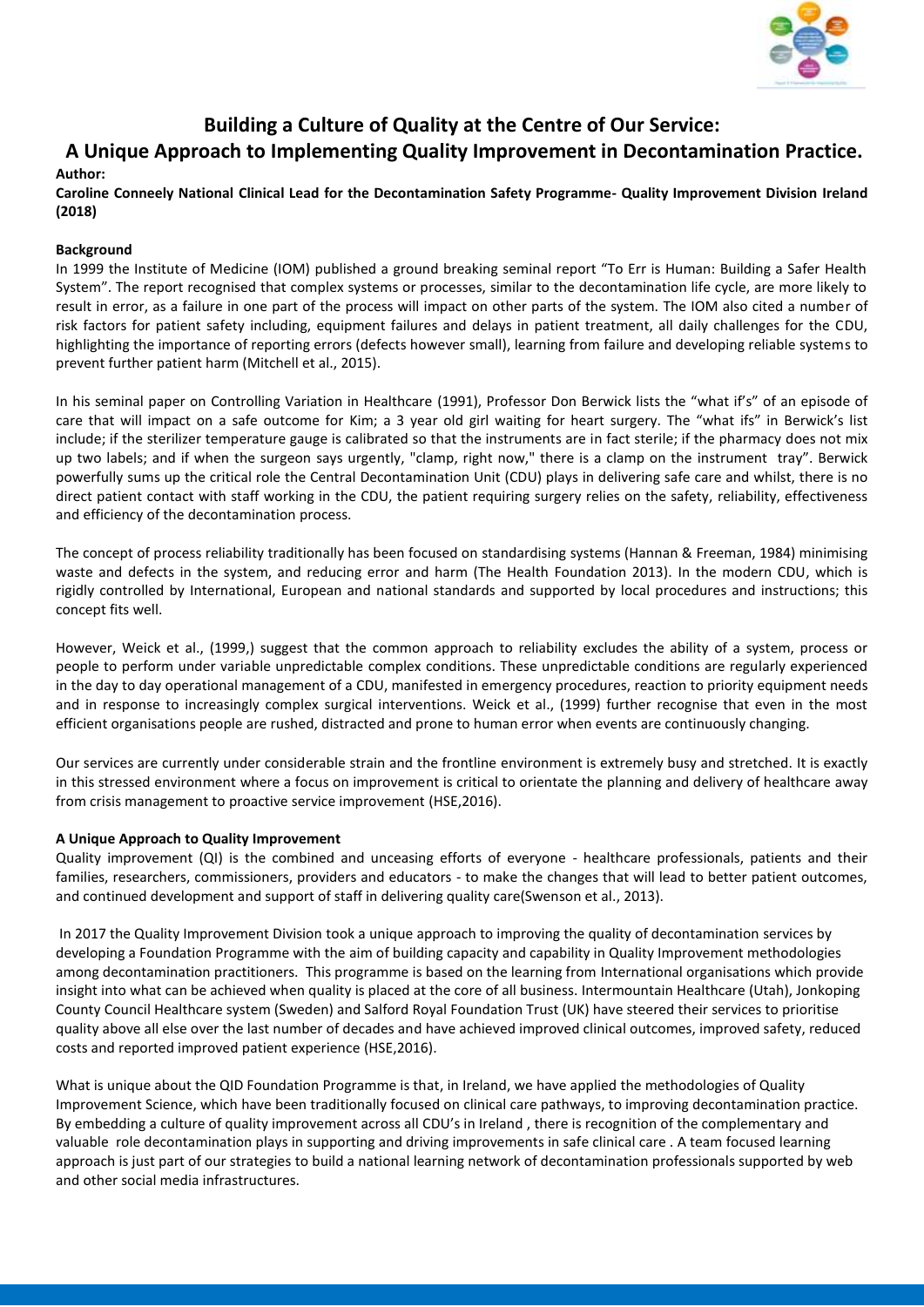

#### **What Did We Do?**

The Foundation Programme works directly with hospital CDU teams providing coaching on the science, methods, knowledge and skills for Quality Improvement. Nine hospitals to date have participated in the programme with each decontamination unit providing a team comprising of one frontline decontamination technician, one supervisor and one manager.

In 2008 the Irish Health Service Executive initiated a project to provide a single National Surgical Instrument and Endoscope Electronic Track and Trace system across all decontamination facilities, theatres, outpatients departments and day surgeries in publically funded hospitals in Ireland. Each team must look at their validated Track and Trace system's data, including activity and non-conformances and identify an area that they would like to improve. The programme is delivered over 4 months with one full day contact each month and supported by project surgery conference calls every two weeks.

#### **What is the content of the Quality Improvement Decontamination Programme?**

The Foundation programme curriculum is based on 4 key concepts:

**Concept 1-Framework for Quality Improvement**: The Health Service Executive Framework for Quality Improvement identifies 6 drivers to implement sustainable improvement. For frontline teams the Framework acts as a reminder and sense check of the key areas that consistently require focus to ensure successful and sustainable improvement in the quality of service delivery even in the busiest environments (HSE, 2016). The 6 drivers focus on:

**Leadership for Quality**: Leaders shape culture, create the conditions and model the behaviour necessary for quality to flourish.

**Governance for Quality:** having the necessary structures, processes, standards and oversight in place to ensure that safe and effective services are delivered

**Measurement for Quality:** Information and measurement are central to improving quality of care.

**Staff Engagement:** Positive staff engagement is critical to achieving high quality care

**Patient Engagement:** Focusing and delivering on the outcomes that matter to patients



**Methods for Improvement:** Applying scientific methods to the process of improvement is well accepted internationally.

**Concept 2- Using Data for Measurement:** The teams use local data generated by the National Tracking System to identify variation in practice and errors or defects in the decontamination process. Each team receives coaching to develop measurement skills, including data analysis, and how to use run charts and Pareto charts to illustrate challenges and improvement over time. Other key skills include root cause analysis and process mapping to identify each step of the process associated with non-conformance, helping to identify where waste and error can be minimised.

**Concept 3- Using the IHI Model for Improvement:** The students are taught the principles of the IHI (Institute of Healthcare Improvement) Model for Improvement. This model has been used very successfully by hundreds of health care organizations in many countries to improve many different health care processes and outcomes (IHI, 2018).The model has two parts:

**Model for Improvement Part 1: The teams must answer three fundamental questions, which can be addressed in any order:** What am I trying to accomplish or improve?

How will I know it is an improvement?

What ideas do I have that will bring about an improvement?

**Model for Improvement Part 2: The teams use a Plan-Do-Study-Act (PDSA) cycle to test changes in their real work settings**.

The PDSA cycle (Deming, 1981) is shorthand for testing a change by developing a plan to test the change (Plan), carrying out the test (Do), observing and learning from the consequences (Study), and determining what modifications should be made to the test (Act) to achieve the improvement.

|                                           | What are we trying to<br>accomplian?                 |
|-------------------------------------------|------------------------------------------------------|
|                                           | How will we know that a<br>change is an improvement? |
|                                           |                                                      |
|                                           | 3 정치 오면 그 번 수 있는 사람은 이렇다는 것이나 지지 않을 수 있습니다.          |
| What change can we make                   |                                                      |
| that will result in improvement?<br>kicit |                                                      |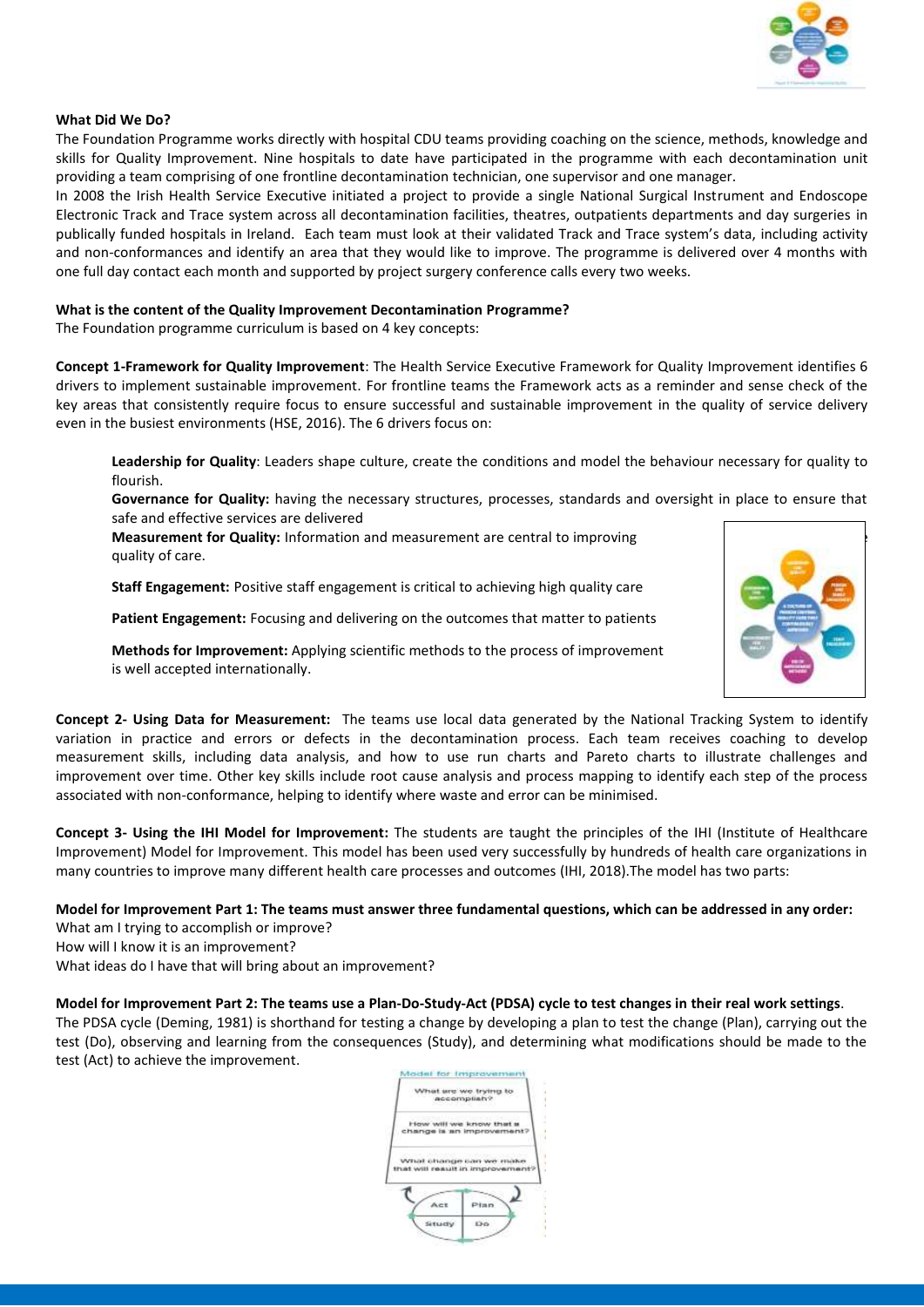

**Concept 4- Engaging Colleagues in the Improvement Process:** In Ireland the HSE Service Plan (2018) identifies the vital role staff at all levels, play in addressing the many challenges in delivering a dynamic services and the need to develop frontline ownership to improve the safety of services. Arguably the most important concept of the programme is to coach the teams to develop skills that will help them influence and engage their colleagues in the improvement process. The programme provides tools that help the teams identify all the stakeholders involved in the improvement process( stakeholder mapping) , recognise their concerns " what matters to me" and put strategies(develop a stakeholder influencing plan) in place to address these concerns.

A key focus of the programme is building knowledge within the teams on how to "win both the hearts and minds" of all stakeholders in the change process, using innovative engagement techniques such as TRIZ (IHI, 2016), which is commonly used in the engineering field. TRIZ is a communication and improvement tool which gives all staff working in the CDU the opportunity, in a protected friendly environment, to identify common everyday practices they need to change in order to improve the service. In addition, the team quickly learn throughout their journey, that paying close attention to their stakeholder mind-set can make the difference between achieving quick wins that fade over time versus capturing the long-term value of continuous improvement (McKinsey, 2011).

We have learnt that where attendees come from different organisations, but who operate the same process e,g, decontamination, they gain as much learning from each other as they do from the course content itself. For this reason nearly a third of each session is focused on an "all teach all learn" project coaching method. These sessions also help to bond the team and contribute to the building of a community of decontamination professionals with a shared interest in learning and QI with the additional benefit of enhancing staff morale.

# **Benefits and Outcomes**

The implementation of a dedicated Quality Improvement Foundation Programme for Decontamination has realised significant improvements at local level including for example, increasing capacity for endoscope decontamination by 20%, reducing torn wraps by 100%, increasing compliance to tracking systems by 60% and reducing overstocking of instruments by 50%.

One of the key outcomes of the training programme is to spread and share the learning and build a Quality Improvement culture across all decontamination facilities in Ireland enabling hospitals to adapt the improvement projects into their own local context. To support this process the Decontamination Safety Programme held a 2 day Network Event to share the learning from each of the hospital teams who participated on the programme. The benefit of the Network event was summed up by one decontamination manager who said "we all share the same systems, processes and problems in decontamination here in Ireland, Europe and internationally; it is a great way to learn from each other".

The QID Foundation Programme is now working with 4 new HSE hospitals and 1 Private hospital to spread, QI Knowledge and Skills to other hospitals in Ireland. Internationally, the HSE Decontamination Safety Foundation Programme in Quality Improvement is ground-breaking in that it is the first Quality Improvement Programme to be delivered in healthcare which looks outside of the direct clinical environment and focuses on supporting the critical contribution the CDU plays in delivering safe, effective quality services, essential to optimising patient outcomes.

# **With s grateful thanks to:**

Dr Philip Crowley Health Service Executive - National Director of Quality Improvement Ireland, who sponsors our Foundation Programme for Quality Improvement in Decontamination Practice.

Mr Paul Rafferty Clineffect Consultancy- Program Development and QI Consultant

Ms Eilis Murphy Quality Standards and Patient Safety Manager- Children's University Hospital Dublin- QI Coach.

#### **If you would like to find out more about this programme and how it can work for you please contact:** caroline.conneely1@hse.ie